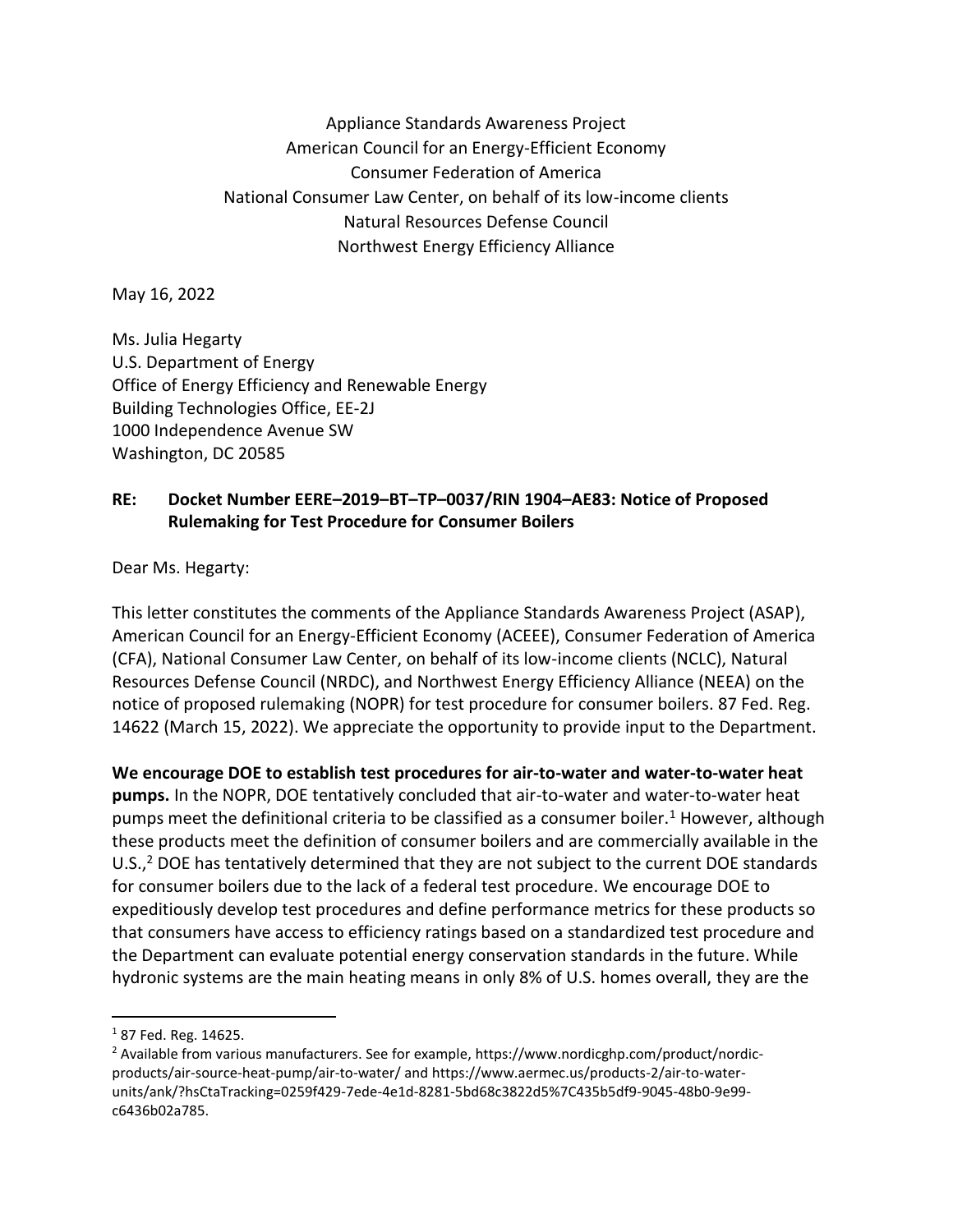main heating means for 28% of households in the Northeast.<sup>3</sup> State policies, market and technology maturation, and emissions reduction imperatives are likely to continue motivating a shift towards high efficiency electricity-based heating.

While AHRI 550/590 is appropriate for evaluating the performance of consumer air-to-water heat pumps, it is only applicable for water-to-water heat pumps with a capacity greater or equal to 135,000 Btu/h; ASHRAE/ANSI/AHRI/ISO Standard 13256-2 is therefore more appropriate for consumer water-to-water heat pumps. The process of establishing a seasonal performance rating analogous to the Annual Fuel Utilization Efficiency (AFUE) could be expedited by referring to established international standards, such as EN 14511 and EN 14825, for conditions and calculation methods to determine seasonal performance ratings.

**We urge DOE to further investigate appropriate return water temperatures (RWTs) that may more accurately capture relative boiler efficiencies.** In the current test procedure, the required nominal RWT is 120°F ± 2°F for condensing boilers and 120°F to 124°F for non-condensing boilers. In response to the May 2020 request for information (RFI), DOE received comments that recommended that the Department require condensing boilers to be tested at two separate RWTs. DOE responded in the NOPR and tentatively determined that the single RWT specified in the current test procedure is reasonably representative given the wide range of potential operating conditions.<sup>4</sup> However, as seen in Figure 1 below from the April 2022 preliminary technical support document (PTSD), the relative efficiencies of condensing boiler models can vary significantly at different RWTs. Thus, we believe that the single temperature specification of 120°F may not be a good predictor of efficiency at other RWTs and testing at multiple RWTs may help in differentiating among different condensing boiler models. Therefore, we encourage DOE to consider requiring condensing boilers to be tested at multiple RWTs, which would provide consumers with a more accurate relative ranking of boiler efficiencies. Additionally, we encourage DOE to consider testing non-condensing boilers at a higher temperature. For example, DOE could consider requiring testing non-condensing boilers at 158°F and condensing boilers at 108°F and 158°F to reflect "low" and "high" RWT applications as outlined in the April 2022 PTSD.<sup>5</sup>

<sup>&</sup>lt;sup>3</sup> U.S. Energy Information Administration 2015 Residential Energy Consumption Survey (RECS). Note that RECS data does not differentiate hydronic heating between hot water and steam systems.

<sup>4</sup> 87 Fed. Reg. 14633.

<sup>5</sup> April 2022 Preliminary Technical Support Document for Consumer Boilers.

https://www.regulations.gov/document/EERE-2019-BT-STD-0036-0021. p. 7-9.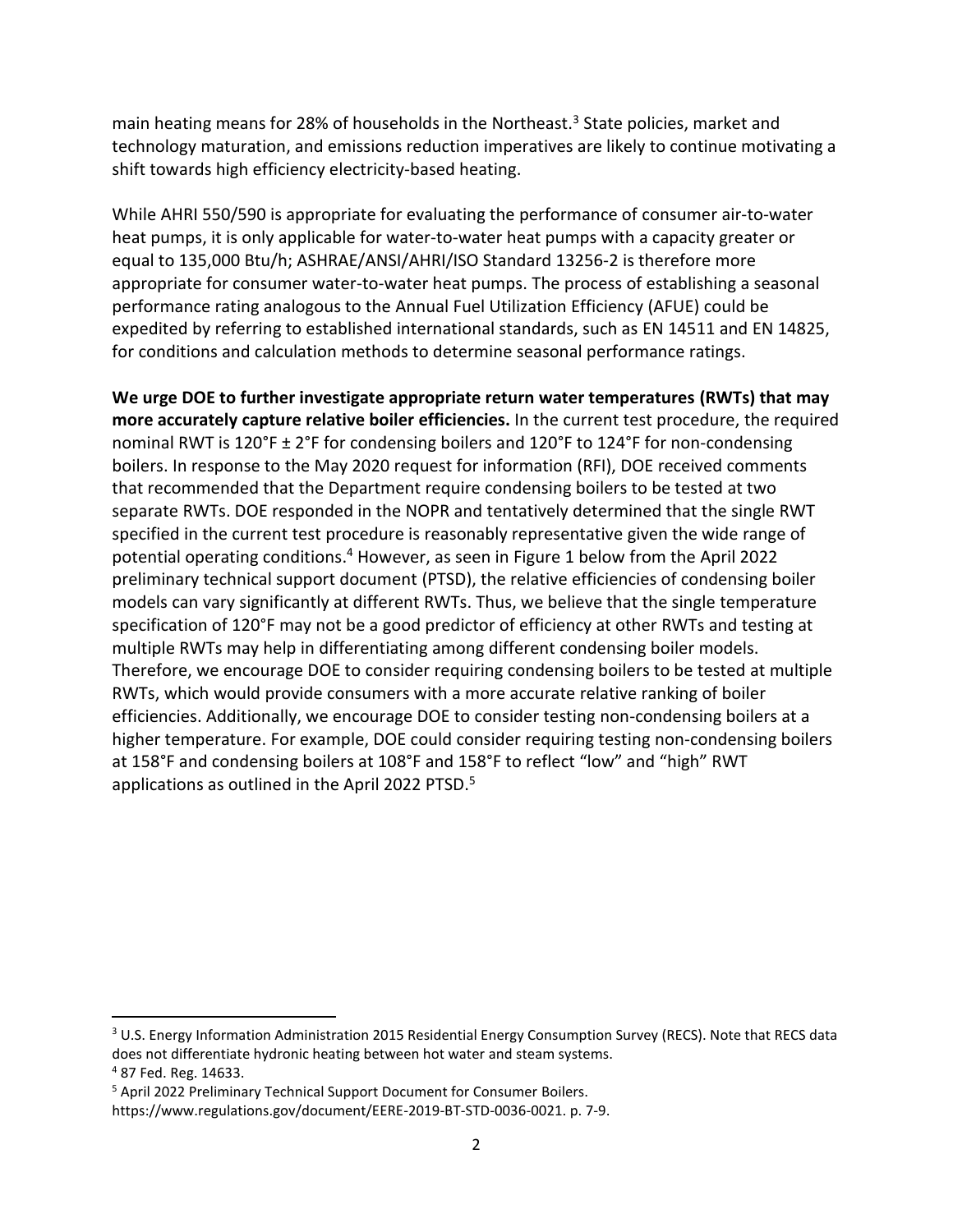

**Figure 1. Boiler efficiency vs. return water temperature for condensing boilers<sup>6</sup>**

**We encourage DOE to reconsider the range of allowable ambient temperature, particularly for non-condensing boilers.** Currently, the test procedure specifies that the ambient temperature during testing must be between 65°F and 100°F for non-condensing boilers and between 65°F and 85°F for condensing boilers. We believe that the range of allowable ambient temperatures for non-condensing boilers is not representative of field conditions and is too broad to accurately measure energy use during a representative average use cycle. Additionally, we do not believe that separate ambient conditions are necessary for noncondensing and condensing boilers. In the NOPR, DOE did not propose any changes to the ambient test condition requirements, citing a lack of sufficient evidence that changes in ambient conditions within the current allowable bounds affect AFUE. <sup>7</sup> However, we understand that a variation in ambient temperature of 20°F can affect efficiency by over 0.5%. <sup>8</sup> Thus, we encourage DOE to require the range of allowable ambient temperature to be between 65°F and 85°F for both non-condensing and condensing boilers in order to ensure consistency in ratings across products.

**We encourage DOE to study the impact of combustion airflow settings on AFUE ratings.** In the RFI, DOE requested comment on whether more specific instructions are needed for setting the excess air ratio, flue O<sub>2</sub> percentage, and/or flue CO<sub>2</sub> percentage. In the NOPR, DOE tentatively concluded that it lacks sufficient evidence that combustion airflow settings would result in

<sup>6</sup> Ibid. p. 7B-11.

 $7$  87 Fed. Reg. 14631-14632.

<sup>8</sup> https://www.cedengineering.com/userfiles/Improving%20Energy%20Efficiency%20Boilers%20R1.pdf.